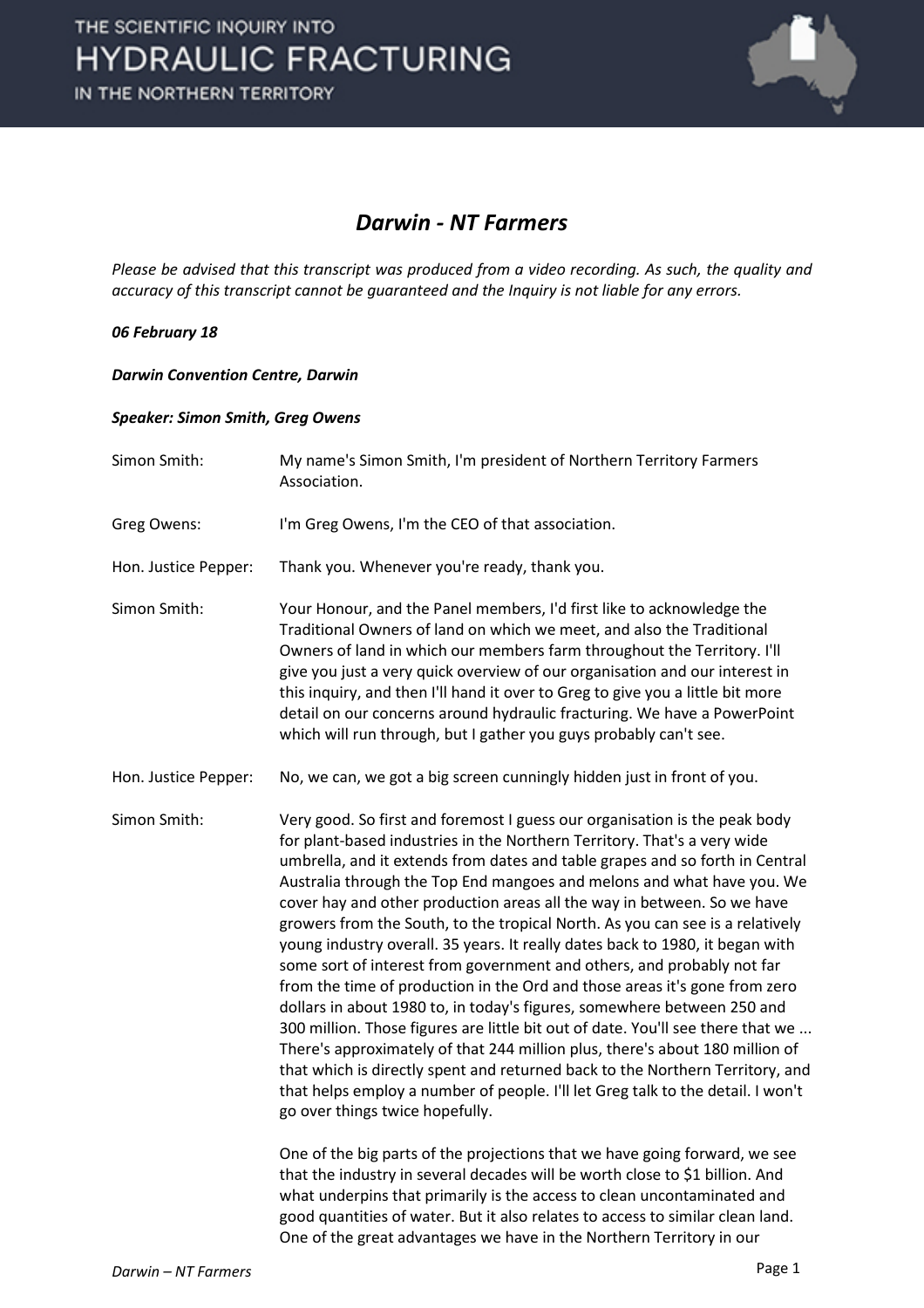

farming is that we have predominantly a clean slate. We're a clean and green industry. Our market is to the north in the future, at the moment it's predominately in the South. And the demand in years to come, decades to come will certainly be again a call for that high-quality Top End produce that's produced in a clean and sustainable manner.

There's an enormous range of produce that's grown in the Territory with all different sort of requirements, but that base is that none of them can be grown well without clean water and adequate supply of it. One of the other important aspects of plant farming in the Territory is it's one of the few regional based employers and developers, so we that as, again, something that will continue to grow in the future, will help underpin those small regional communities. You've obviously all been in the Territory for a while, or travelled through the Territory. That's an important part of what we see as growing farming in the Territory is that the opportunity to employ people from communities, to add to the size of those communities, and particularly around Aboriginal communities within the Territory.

NT Farmers has a diverse membership, some very much in favour of fracking come some very much against. We represent I guess the consensus view, and that consensus view is that no matter what else goes on, that there's some sacrosanct things around clean water and clean land, and Greg will talk to that shortly. We do understand there's a significant impact to be had for the Territory, but we do caution that that impact, that economic impact needs to be looked at against the potential for an industry like ours that can provide an income and a substantial one for hundreds of years to come, but can also, as time goes on I think will underpin that local, producing local, the whole ethos around rather than carting your food halfway around the world, we'd like to see a lot more produced locally and consumed locally. And as the population of the Territory grows and food security becomes an issue for the country and the region, we see that the underpinning and the growth of our industry will be a very important one both economically and for stability in the Territory.

I might leave it at that, there's other stuff but I had a long day and much of it I think you can take it as read. We are providing a written submission as well, so ...

Hon. Justice Pepper: Thank you.

Greg Owens: Thank you, Simon. Moving forward, our real concerns are our key production areas. And there are a number of places that we would consider that they're no-go zones for unconventional gas extraction, and they're around these really high value horticulture production areas. So, we have areas like around Darwin through out to the Marrakai area. There's the Katherine, and somehow Douglas Daly little circle got left off that, but so from Katherine down to Mataranka is a huge production area for us at the moment, and starts to touch just on the proposed gas fields the Beetaloo's production found that Ali Curung just south of Tennant Creek, Ti-Tree, Alice Springs, etc., so they're the ones that are currently producing high value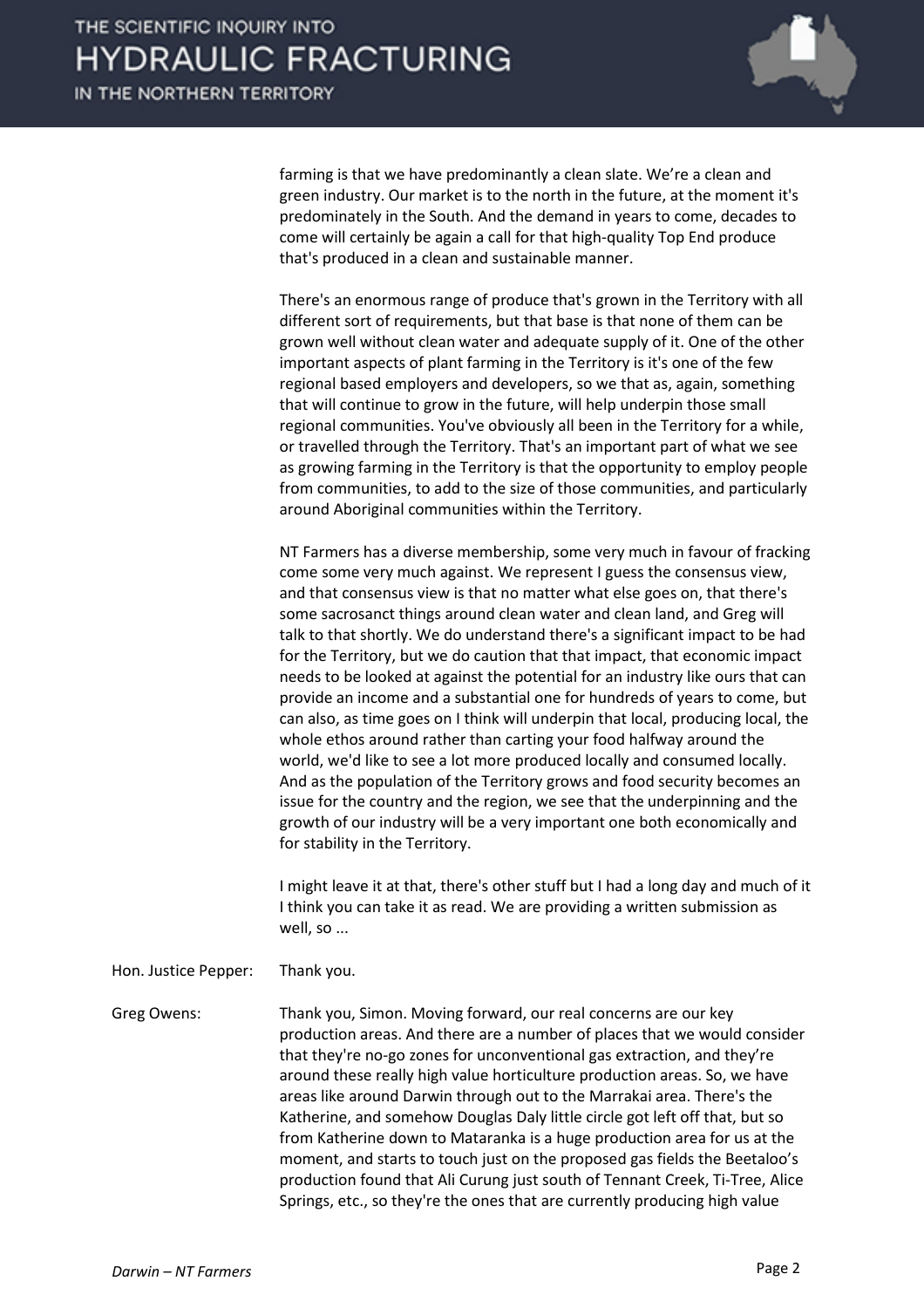

horticulture, totally dependent on clean water for our image and our production.

Going further than that, there's some prospective precincts. It's been identified by the NT Government water and land surveys, and within our organisation we were looking at different growing systems, there's potentially different agricultural systems that might come into place. Places like ... out towards Kakadu and the greater Katherine-Roper area. So, there's areas out towards Flying Fox Station in the Roper basin that have real potential for agriculture, and again will be dependent on irrigation. Irrigated agriculture is our only option in the Territory. There's a lot of history of people trying to grow it on rain, it's just too unpredictable. Too heavy, to light. Too late, too early.

Hon. Justice Pepper: Just "too."

Greg Owens: At the end of the day the bank balance is zero, so it has to be irrigation based supplemented, fully irrigated, but at least having control of that water to produce those crops. So, we would stipulate that we are very concerned that even though the risks low and are take all your recommendations within that water chapter, we'd accept absolutely all of them and support them strongly, particularly the base studies on water, water quality, water amounts. The expansion of the water control districts to incorporate all those activities in those areas, including the gas extraction. There's other mining we'd like to see also included in that water control system so that whole resources managed as a whole for the benefit of the Territory. We believe that the hort and ag have the capacity to generate economic benefits for the Territory a long time in the future. Do you want ...

Simon Smith: Yeah, a couple of things on ... You know, we strongly support your recommendations, both from chapter 7 and chapter 8. One of the things that I think I need to point out around one of the biggest issues for our industry is what we generally term; biosecurity. Territories at this stage, it's part of what underpins their clean and green image, we have a relatively clear pathway with as far as biosecurity incursions and risks. There's occasional ones, but at the moment it's a relatively clean slate. We abut some risky areas to the north. One of the things we'd like to see very much strengthened, and it comes in around your weeds stuff, which I think was 8.2, 8.3, your recommendations there. We'd like to see at least a recommendation there to have a similar note around biosecurity.

> And biosecurity can be anything from the obvious sort of cane toad scenario to soil-based pathogens and other issues that could affect cropping and our industries. And any movement of equipment, any movement of people, it's fairly obvious. I won't drag it out, I think you know what we're talking about there. That's something we'd very much like to see independently monitored. That requires a specialised eyes. Those sort of information's available, most jurisdictions within Australia have fairly strong sort of plant biosecurity regulators. We certainly want to see best practise applied up here around that. Similarly with weeds. Weeds present, are often the vectors, the host of some of these bio security issues. And weeds on their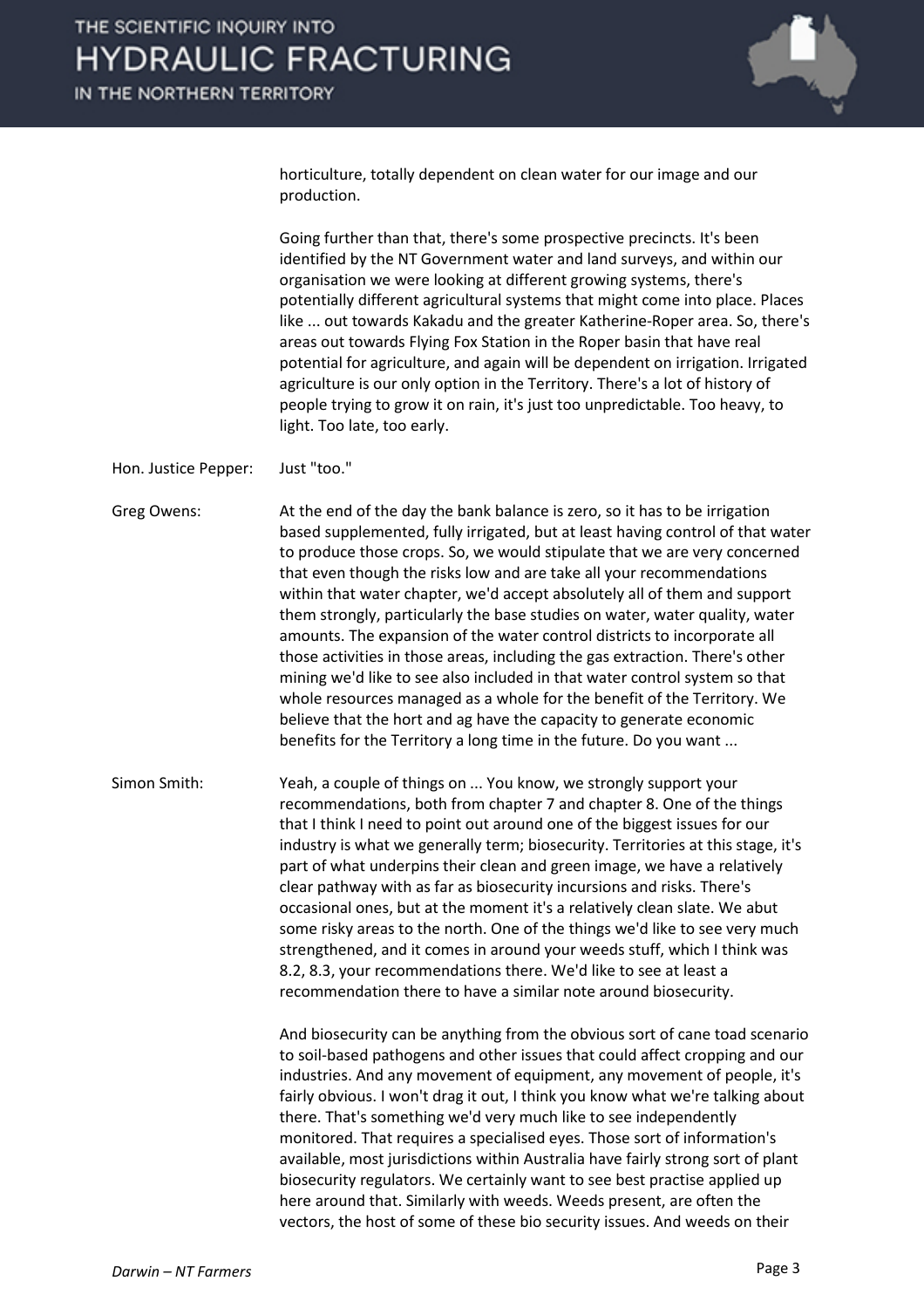IN THE NORTHERN TERRITORY



own present a great threat to our industry. So we see that those need to be strong and if anything, the recommendation strengthened. Certainly wouldn't like to see them weakened. Same with the SREBA and the water allocation plant and stuff, that's all ... We support that and see that is something that again must be a precursor to the industry kicking off.

Greg Owens: Thanks Simon. So I'll just run through our key points very quickly, so ... Clicker's got to go. Go back again. So, we would like to establish some no-go areas around those really key and agricultural and horticultural production areas that are now generating wealth, generating employment and a part of that social system for the Northern Territory. We recognise very clearly that we rely on those high-volume clean water resources which are limited in the Territory. We know where they are, and we very, very much don't want anything impacting on them. We've been as we've seen contamination of groundwater systems is very, very problematic and the impact on our industry was minimal by luck rather than good management with PFAS because most of our production areas were actually outside of the contamination zone, but they were close enough to significantly scare the supply chain into more rigorous testing regimes etc.

> Where there are go zones, we want to see the regulation really strongly to look at those minimal impacts on all the primary industries, our brothers with farm cattle as well as well as plant products. I strongly support the idea that all commercial use is subject to the same water allocation regulatory regimes through water control districts. We are long-term, we are here, we're building, we're growing year on year, and we don't want that risk in any way if we can avoid it.

Just in that 2015 year when we did a full economic analysis, we sustained 423 full-time positions in across the industry, and employ almost 4000 casuals and seasonal labour coming through, including a number of seasonal labourers now from the South Pacific and East Timor which is the equivalent of around about 1200 full-time employment positions. That's all on the back of our clean safe food product image that allows us to target those high prices that we need to get to sustain our production up here because our input costs are certainly higher than anywhere else in Australia. So, the last thing I'd like to leave you with this just the cautionary approach is the one we would clearly recommend, because as it's shown we get damage to our aquifers this long-term social and economic impacts that we don't particularly want to live with. Thank you.

- Simon Smith: Thank you. Thank you gentlemen. Yes, Dr Jones.
- Dr. David Jones: We've heard about the concept of coexistence between industries, and in particular say the coexistence between the gas extraction industry and the pastoral which I guess is much more disseminated than your industry is, do you see any prospect for coexistence, or do you think the two are actually mutually incompatible just based on service footprint?
- Greg Owens: Most of our members would definitely like to see those high value horticulture production areas as no-go zones, so ... Our footprint on the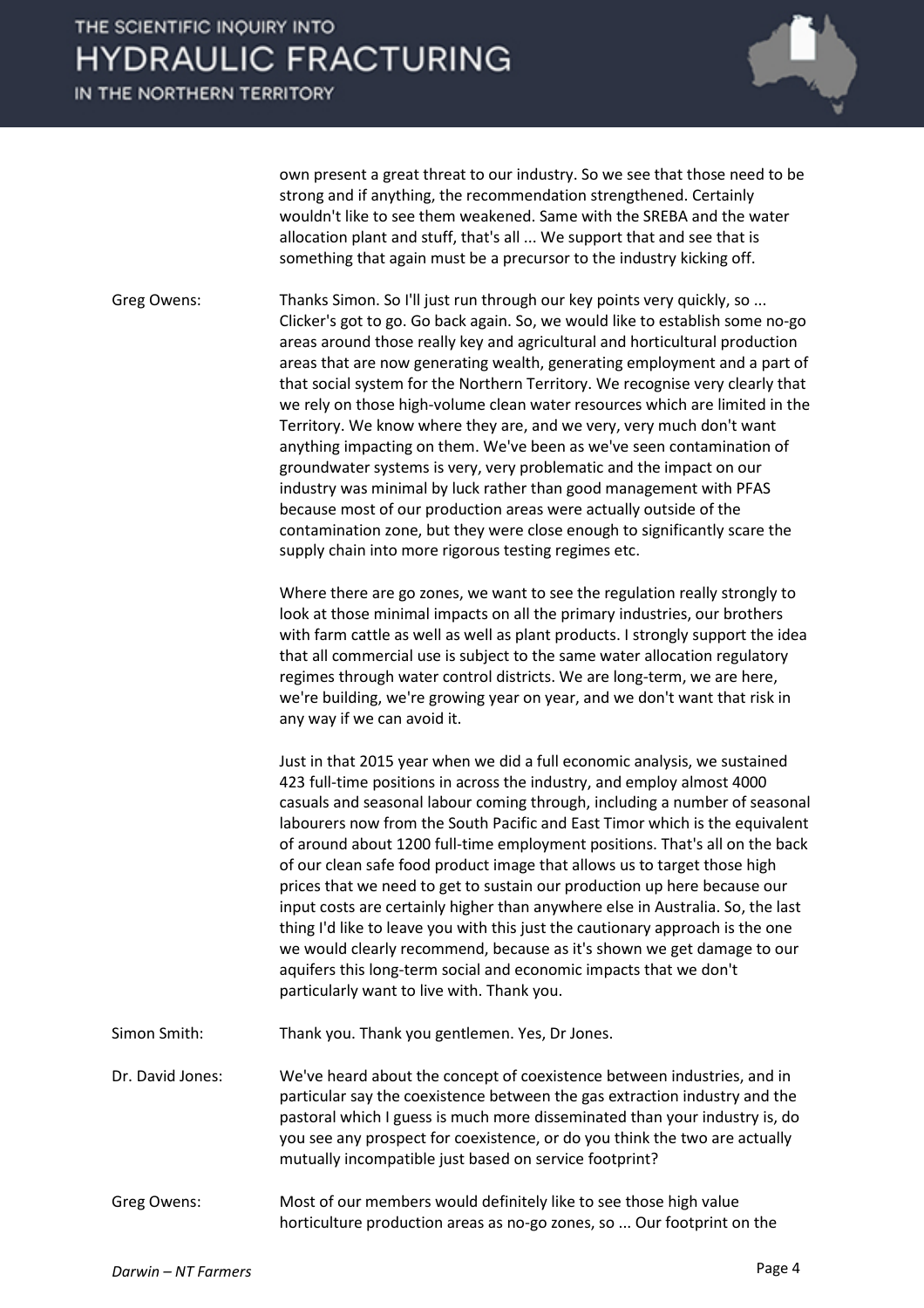IN THE NORTHERN TERRITORY



territory is about 8000 hectares of irrigated agriculture. About 20,000 of rain fed hay production. Those are not huge areas they don't really impact on a large amount of the landscape, but they are key areas and the expansion that's been identified in those areas is what our members are looking for us to protect.

- Hon. Justice Pepper: Yes, Professor Hart.
- Prof. Barry Hart: A question about no-go zones, any thoughts about how they should be determined? You had some pretty large ovals there.
- Greg Owens: Please don't take the graphics as boundaries to be identified, but there's been a land-use mapping project done by the Department of Environment and Natural Resources, which we were part of, which clearly identifies those areas in the production-
- Prof. Barry Hart: That's the part around Mataranka in particular?
- Greg Owens: It's done the whole Territory. And now I believe the spatial database exists as part of ... It was actually a biosecurity project, but ... So, those current production areas are clearly identified, and the productive, prospective precincts are also identified in a series of land-use release documents that we've also helped Department of Environment and Natural Resource to produce, so those precincts are well identified.
- Prof. Barry Hart: Sorry, just continuing that, it wasn't in our SREBA, it was primarily in terms of the groundwater, but we've got a number of other areas, biodiversity and so forth which are included in that. Maybe we should think a little bit about ... Your green, clean image has to do with obviously water. But I guess it also has to do with proximity of activities like this.
- Greg Owens: Yeah, I would certainly agree with that.

Simon Smith: And again the surface, the potential for issues around weeds biosecurity is enormous, huge risk. Water's ... the footprint on the surface is part of the story, but the water movement underneath, and that's where those, a lot more research on the movement. The things we've seen with PFAS particularly the mapping of where the effect might be, and yet we are now seeing PFAS appearing in wells that they didn't expect it to, and that's a big concern for growers when you talk about social licence whatever, it's that the fear the property prices, the value of their product, and it doesn't take long to scare the horses when you're talking about things people eat. You've just got to have one bad report, that the melons in Mataranka contain something that's come from a fractured ... whatever, that's the sort of fear, so we feel there's an importance for a buffer, and an understanding, a far greater understanding of that water movement. One other little thing we've discussed too the quantity of water required for fracturing is enormous, it doesn't, I'm not sure what high-quality, and I have it, it's possibly somewhere in there the quality that's required. Our growers need exceptionally good quality water. I don't think that fracturing would need that quality, and I think wherever possible if fracturing is to go, there should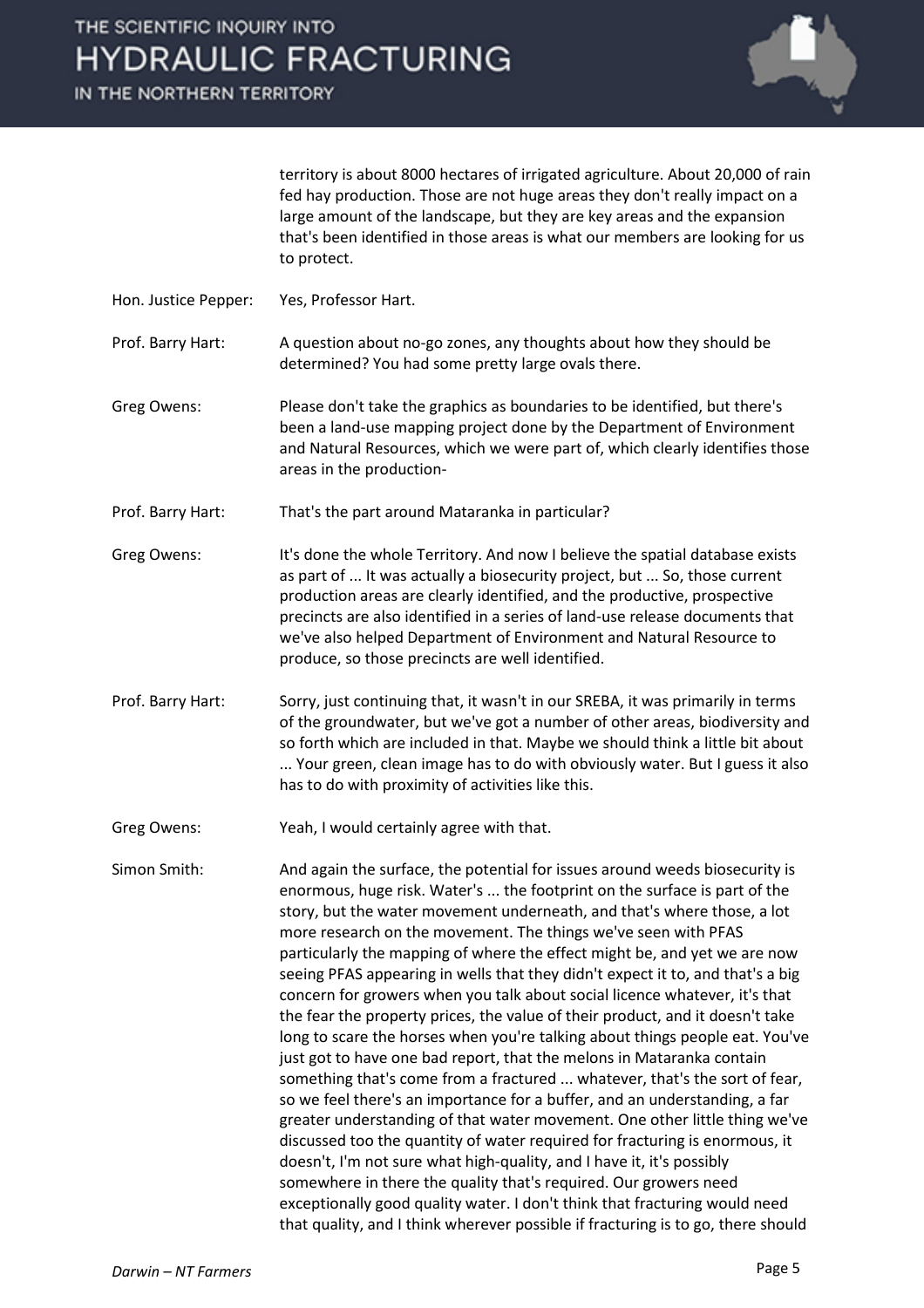## THE SCIENTIFIC INQUIRY INTO **HYDRAULIC FRACTURING**

IN THE NORTHERN TERRITORY



be a requirement that wherever it's economically viable that the poorest quality water is used.

- Hon. Justice Pepper: Yes, Dr Beck. Thank you.
- Dr. Vaughan Beck: Can I just clarify, in terms of PFAS, has there been any impact on the horticultural industry today?
- Greg Owens: There was an initial impact with increased cost of testing and compliance. There was certainly some reluctance around the change to accept product from Katherine originally. That was quickly dispelled by our Biosecurity Officers in Darwin which we thank very much. The longer-term impact is on our smaller growers that are still within that contaminated zone. Their land values, property values have fallen to almost nothing. And traditionally for a farmer particularly a horticulturalist close to town, part of your retirement planning is to then sell that property as your superannuation moving forward, and that option's been taken away from a lot of those smaller growers. So, that is of concern to our members.
- Simon Smith: The other significant factor there is a lot of these farms are financed, and there's already some concern there about the potential for if the property values drop, the equity and so forth becomes an issue, potential to borrow for expansion, or at least maintain what you're doing. That's our biggest concern at this stage. Thankfully there's been no evidence of any transmission into fruits or vegetables that have been sent to the supermarkets as Greg mentioned. But where only one bad test away from that. We hope it will never happen. But should that happen, the potential for there to be huge financial ramifications around the borrowings, potential repossessions, that's a very scary proposition for our growers. Virtually all farmers in the Territory, as Greg alluded to, there's been some monumental failures up here.

If you actually look at the amount of money that's been pumped into schemes, even including the Ord in Western Australia with very poor returns. Our best growers have started small and become very good growers, very hard-working and good growers. And they've required a model, a business model that's meant they can expand. They'll often acquire the land and then they'll need to borrow for infrastructure and even for the trees, they might be planting. They might be ... You know, 60,000 mango trees don't come cheap, that sort of thing. So if their ability to borrow money is affected, that's a real concern in the industry long-term.

Hon. Justice Pepper: Yes, Dr Jones.

- Dr. David Jones: To what extent is the current horticultural land the subject of existing petroleum exploration leases, do you have any information on that? Do you know?
- Greg Owens: As far as I know there's none. Sorry the leases are probably in existence, but I don't ... I'm not aware of any exploration.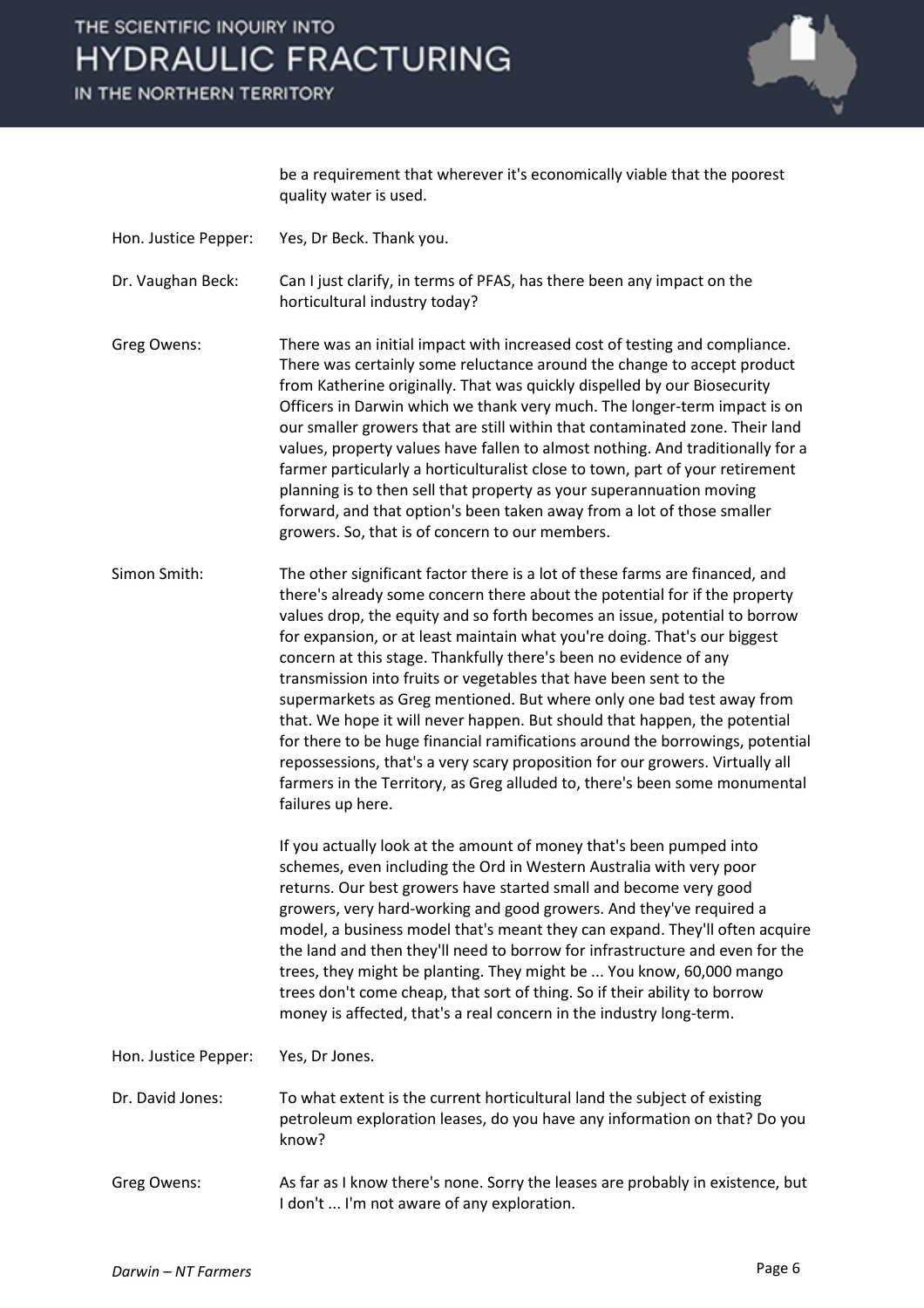### THE SCIENTIFIC INQUIRY INTO **HYDRAULIC FRACTURING**

IN THE NORTHERN TERRITORY



| David Jones:         | The reason I asked that question is there is a current government guideline,<br>it's not policy, where agricultural land is excluded from the grant of new<br>exploration leases, but not current ones. So, that could be a fly in the<br>ointment.                                                                                                                                                                                                                                                                                                                                                                                                                                                                                                                                                                                                                                                                                                                                                                                                                                                                                                                                                                                                                                        |
|----------------------|--------------------------------------------------------------------------------------------------------------------------------------------------------------------------------------------------------------------------------------------------------------------------------------------------------------------------------------------------------------------------------------------------------------------------------------------------------------------------------------------------------------------------------------------------------------------------------------------------------------------------------------------------------------------------------------------------------------------------------------------------------------------------------------------------------------------------------------------------------------------------------------------------------------------------------------------------------------------------------------------------------------------------------------------------------------------------------------------------------------------------------------------------------------------------------------------------------------------------------------------------------------------------------------------|
| Greg Owens:          | It could be, yeah, but as yet I'm not aware of any exploration activities on<br>our high-value areas, some not too far away.                                                                                                                                                                                                                                                                                                                                                                                                                                                                                                                                                                                                                                                                                                                                                                                                                                                                                                                                                                                                                                                                                                                                                               |
| Hon. Justice Pepper: | Thank you. I just got  Sorry, Dr Smith, yes.                                                                                                                                                                                                                                                                                                                                                                                                                                                                                                                                                                                                                                                                                                                                                                                                                                                                                                                                                                                                                                                                                                                                                                                                                                               |
| Dr. Ross Smith:      | I've just got one point of clarification, it's not directly related to the shale gas<br>industry, but it speaks to the plans for growth for your industry, and you<br>made two statements that I struggle to reconcile, one was that you're<br>proposing or hoping to develop a billion-dollar export based industry, whilst<br>also promoting in a separate statement grow local, eat local. So just trying<br>to understand what that means in terms of  or what you are actually trying<br>to achieve in terms of industry growth.                                                                                                                                                                                                                                                                                                                                                                                                                                                                                                                                                                                                                                                                                                                                                      |
| Simon Smith:         | Yes, they do sound like they're conflicting statements. We definitely see<br>export as the driver in the near-term, but we have a very large proportion of<br>growers that grow around Darwin that sell into the local markets. And<br>similarly, in Katherine. And we see that as the population of the Territory<br>expands, the cost of projects coming from interstate is large. We find that<br>Territorians tend to eat a suite of foods from the markets that are perhaps<br>different of what you to buy at Woolworths or Coles, and that makes sense,<br>because our growers can grow them, because the climate's correct. It makes<br>sense for lots of other reasons. Social  whether it's just global warming<br>type reasons, or the practicalities of freshness and so forth, so there are two<br>separate things, but they both require us to have clean and green<br>credentials.                                                                                                                                                                                                                                                                                                                                                                                          |
| Dr. Ross Smith:      | Okay thanks for the clarification.                                                                                                                                                                                                                                                                                                                                                                                                                                                                                                                                                                                                                                                                                                                                                                                                                                                                                                                                                                                                                                                                                                                                                                                                                                                         |
| Hon. Justice Pepper: | Thank you.                                                                                                                                                                                                                                                                                                                                                                                                                                                                                                                                                                                                                                                                                                                                                                                                                                                                                                                                                                                                                                                                                                                                                                                                                                                                                 |
| Greg Owens:          | Can I just add we're also still looking across Northern Australia as part of<br>particularly our food futures conference in road show events within the<br>North Australian cropping research. Eventually we will get cropping systems<br>for broadacre agriculture that for places like Kununurra which are almost<br>[inaudible 00:24:28] Georgetown in Queensland, and around the Roper area<br>in the Territory that will generate the product that Indonesia wants.<br>Peanuts, soybean. Two and a half million tonnes of peanuts go into<br>Indonesia every year. If we can meet the price points, get those growing<br>systems, and as part of the research and development that we are currently<br>focused on working on with our NT Government, and we've finally got some<br>of big R&D corporations like GODC, Cotton Australia, starting to talk about<br>the opportunities in the North, maybe to take a little bit of the pressure off<br>Murray-Darling, but at least looking at growing systems that will allow us to<br>hit the price points that make that system possible in the Territory. So, the<br>potential's there for those billion-dollar industries. There's still a lot of work<br>to be done to get there, and we want to take it slow and steady, we don't |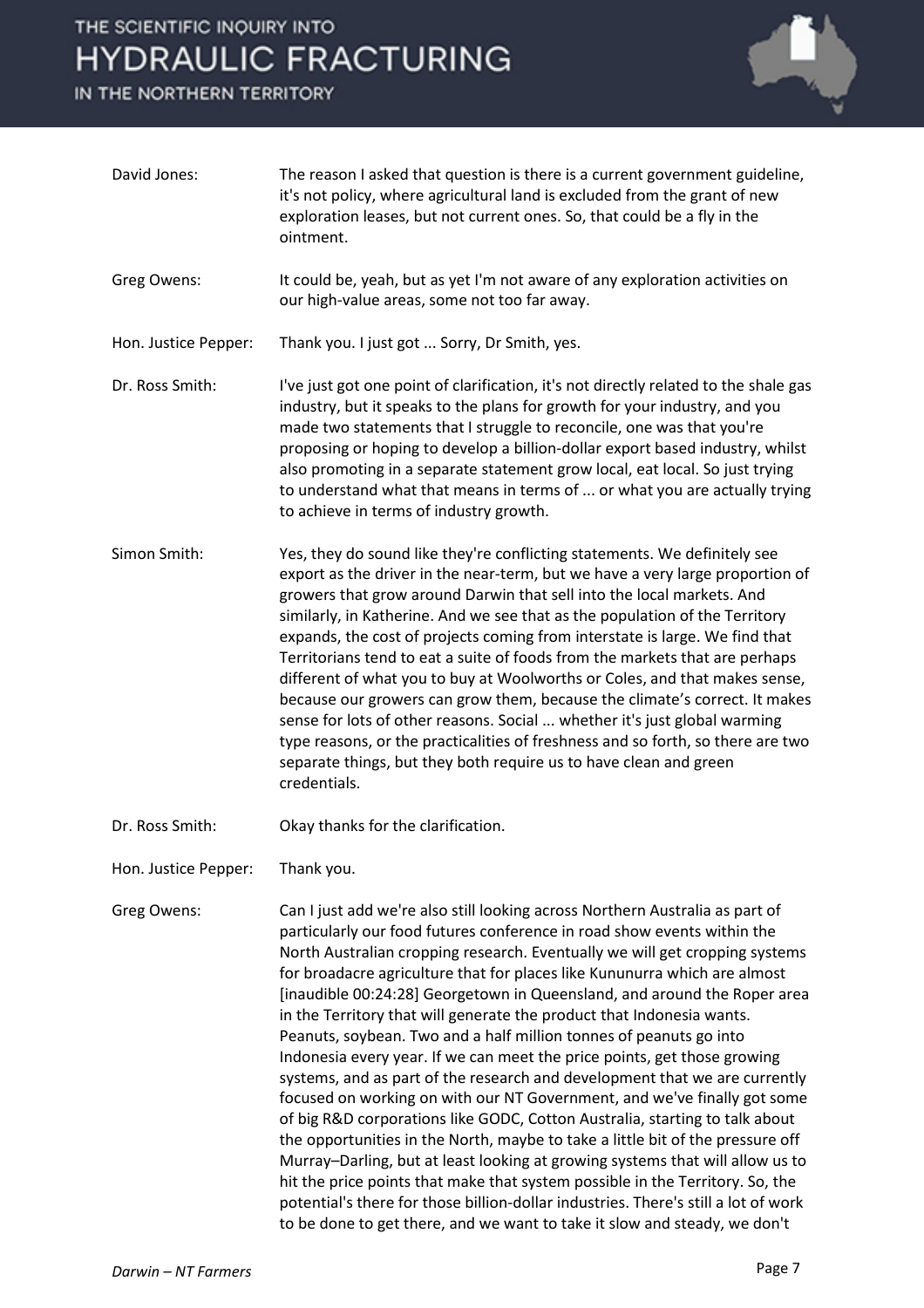# THE SCIENTIFIC INQUIRY INTO **HYDRAULIC FRACTURING**

IN THE NORTHERN TERRITORY



want to have a hurdle in the middle that means that our water isn't up to scratch.

| Dr. Ross Smith:      | Yep. Thank you.                                                                                                                                                                                                                                                                                                                                                                                                                                                                                                                                                   |
|----------------------|-------------------------------------------------------------------------------------------------------------------------------------------------------------------------------------------------------------------------------------------------------------------------------------------------------------------------------------------------------------------------------------------------------------------------------------------------------------------------------------------------------------------------------------------------------------------|
| Hon. Justice Pepper: | The presentation, I mean you've  Thank you for the submission, but the<br>presentation. Have you provided that to                                                                                                                                                                                                                                                                                                                                                                                                                                                 |
| Greg Owens:          | Yeah.                                                                                                                                                                                                                                                                                                                                                                                                                                                                                                                                                             |
| Hon. Justice Pepper: | You will do? Excellent. Thank you.                                                                                                                                                                                                                                                                                                                                                                                                                                                                                                                                |
|                      | One last question is I was wondering if see any potential benefits for your<br>industry. I noticed that on the first or second slide you  there's \$48 million<br>sort of spent in other inputs and the first point was chemicals and fertilisers.<br>One of the things that we've heard and across a number of submissions is<br>that if this industry comes to the Northern Territory that the gas could be<br>used to set up manufacture of fertiliser. So, you have fertiliser plants<br>basically in the NT. Would you see that as a benefit or not?         |
| Greg Owens:          | I'll take it. Gas is coming onshore to the Territory right now, it's right now<br>across the harbour. We'd love to see some fertiliser plants. We have large<br>phosphate deposits across the Barkly, all the potential is there, I don't think<br>it needs another source of gas to actually generate that.                                                                                                                                                                                                                                                      |
| Hon. Justice Pepper: | Fair enough.                                                                                                                                                                                                                                                                                                                                                                                                                                                                                                                                                      |
| Greg Owens:          | And as an old chemistry teacher I'd love to see the components come<br>together to make a value-added product for the Territory that we can use<br>and so on.                                                                                                                                                                                                                                                                                                                                                                                                     |
| Hon. Justice Pepper: | No, that's fair enough. That's fair enough.                                                                                                                                                                                                                                                                                                                                                                                                                                                                                                                       |
| Simon Smith:         | And as an old organic farmer I'd disagree, but there's the beauty of<br>committees.                                                                                                                                                                                                                                                                                                                                                                                                                                                                               |
| Hon. Justice Pepper: | All right, well gentlemen you'll have to take it outside. Because we're going<br>to have a break.                                                                                                                                                                                                                                                                                                                                                                                                                                                                 |
| Simon Smith:         | I'll just make one brief comment on it.                                                                                                                                                                                                                                                                                                                                                                                                                                                                                                                           |
| Hon. Justice Pepper: | Yeah, no, please.                                                                                                                                                                                                                                                                                                                                                                                                                                                                                                                                                 |
| Simon Smith:         | We've appeared before you quite some time ago, another, Tom Harris and<br>myself, and one of the things we did discuss was if this hydraulic fracturing<br>was to proceed that regional development should be something that was<br>looked into. And that was around roads, all access roads, bridges, and those<br>sorts of things. I'm sure it's again in the detail there which I haven't got too,<br>but that's one of the things that we feel is there needs to be cognisance<br>that's  Whether it's important for our regional communities, it's important |

for cattle, it's important for infrastructure around communication, roads,